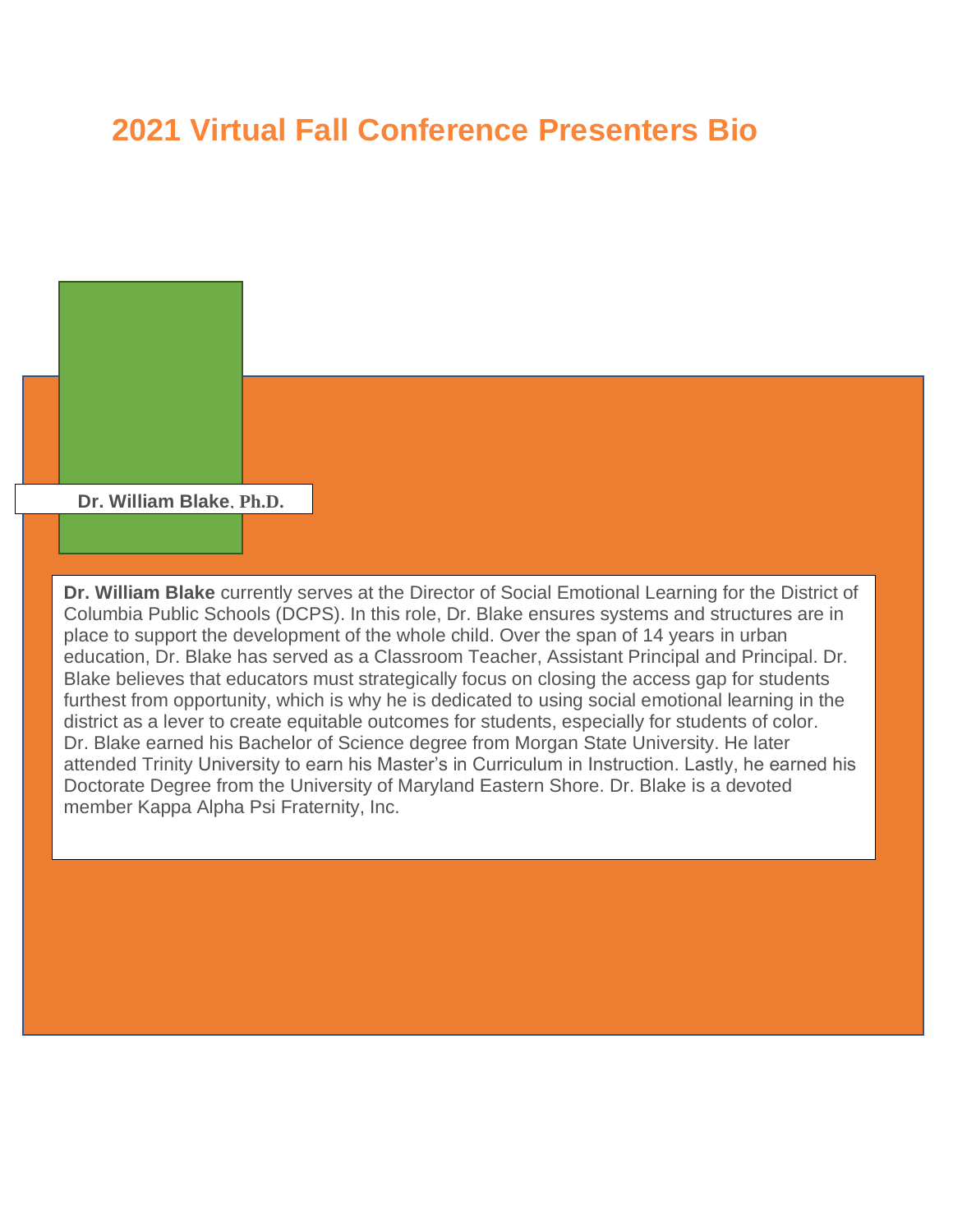**Dr. John Murphy**, **Ph.D.**

j

**Dr. John Murphy** is an internationally recognized trainer and practitioner of brief solutionfocused therapy with children, adolescents, families, and school problems. He has trained thousands of professionals throughout the world and is featured in the highly acclaimed videotape series, *Child Therapy with the Experts*. A former public high school teacher, Murphy received a Ph.D. in school psychology from the University of Cincinnati in 1988 and was named by NASP as one of the top five school psychologists in the United States in 1993. He is a Licensed Psychologist, Professor of Psychology and Counseling at the University of Central Arkansas, Behavior Support Consultant to Conway (AR) Schools, and author of *Brief Intervention for School Problems* (with Barry L. Duncan) and the award-winning *Solution-Focused Counseling in Middle and High Schools.*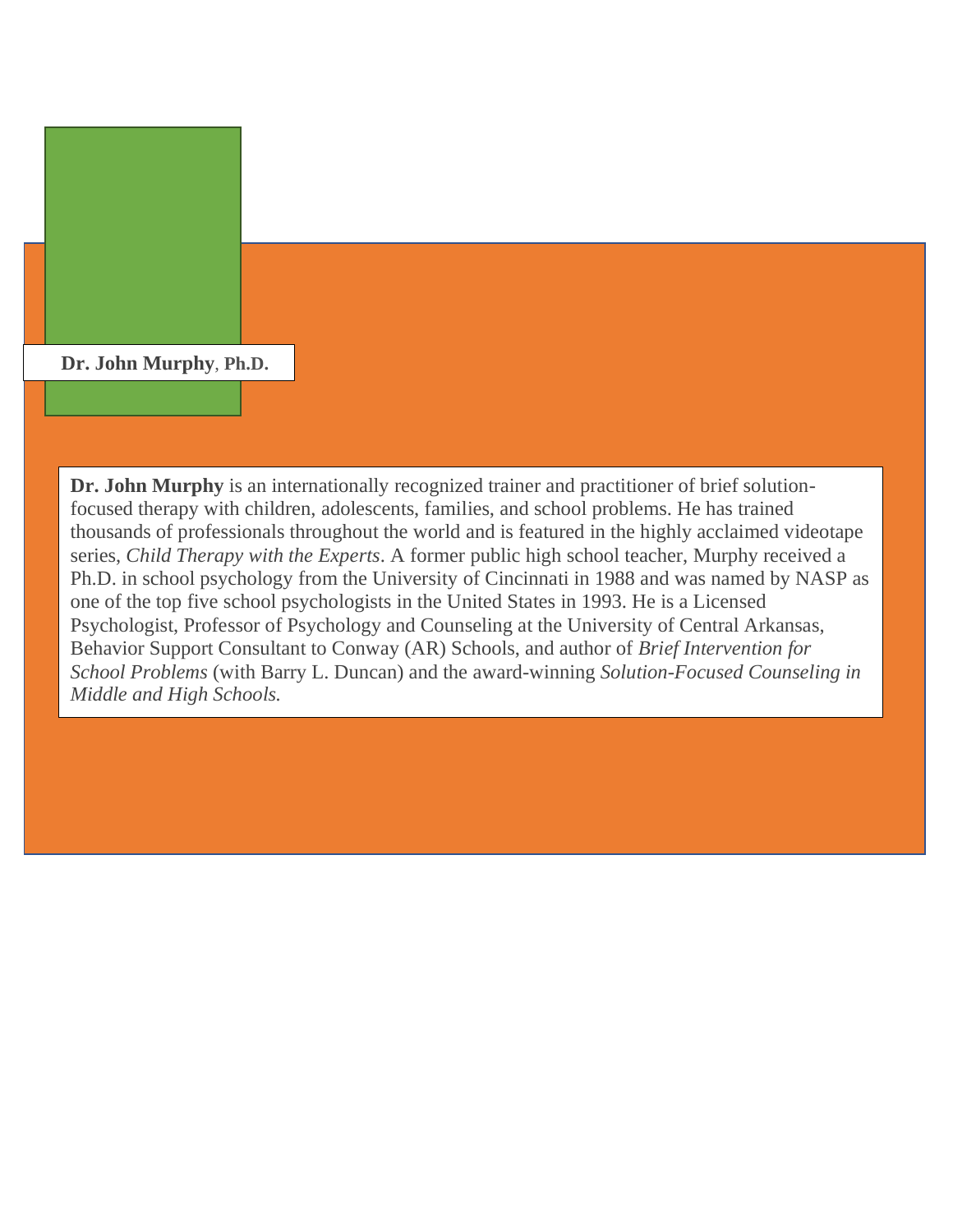## **Dr. Anna Silberg**, **Ph.D.**

**Dr. Anna Silberg** is an enthusiastic educator who has a passion for working with youth of all ages as well as educators, caregivers, and mental health professionals. Annacreates and delivers presentations, as well as coaches'groups and individuals in the areas of emotional resiliency, stress management, trauma informed care, social/interpersonal neurobiology and mindfulness based strategies to regulate the nervous system. Anna has honed her skills and developed an authentic and heart-felt way of imparting this valuable information.

Anna received her Ph.D. in curriculum and instruction with an emphasis in urban education as well as a Certificate in Trauma Informed Counseling from the University of Wisconsin. Her research and educational trainings focus on "risk factors" for urban students, and how the lack of understanding about social and emotional competencies, trauma, teacher education, and school climate affect students' performance. Anna's passion is education for the *whole child*, and ensuring that the adults who interact each day with children are protective resources for children's social, emotional, educational and physical growth.

From 2011-2017 Anna was the Director of Curriculum and Research at Growing Minds and continues to teach the curriculum and provide professional development for Growing Minds. Prior to her work with Growing Minds, Anna taught for nine years as an Assistant Professor at National-Louis University, where her research, expertise and fervor for supporting educators extended to social/emotional competency for teachers and schools, trauma informed care, teacher action research, authentic assessment and instruction, curriculum development, educational foundations and urban issues, and teacher mentorship. Anna's professional experience in education began in 1993 as a high school social studies teacher, before and after school program director, and summer camp director in the Boulder Valley. While obtaining her Master's degree, she participated in building a school-within-a-school for "at risk" students which emphasized the importance of social and emotional wellness as a precursor for academic success.

Anna has also completed several post-doctoral certifications in Trauma Informed Care for Professionals Working with Youth and Building Authentic Relationship with Teens (through the Center for Adolescent Studies taught by Dr. Sam Himmelstein), Mindfulness Based Interventions for Children and Teens, (taught by Dr. Christopher Willard). She has also attended the University of California-San Diego's Center for Mindfulness Teacher Training's in MBSR and MSC (taught. by Dr. Steve Hickman, Dr. Kristen Neff, and Dr. Christopher Germer). Anna was the primary author of the Growing Minds curriculum; and is certified in the Mindfulness in Schools Program (.b) curriculum. She has also been trained in Mindful Life, Learning to BREATHE, Stressed Teens, Nirogra's Transformative Life Skills, and Mindful Schools curricula. For a complete list of trainings, presentations, and workshops, please contact Anna for her curriculum vitae.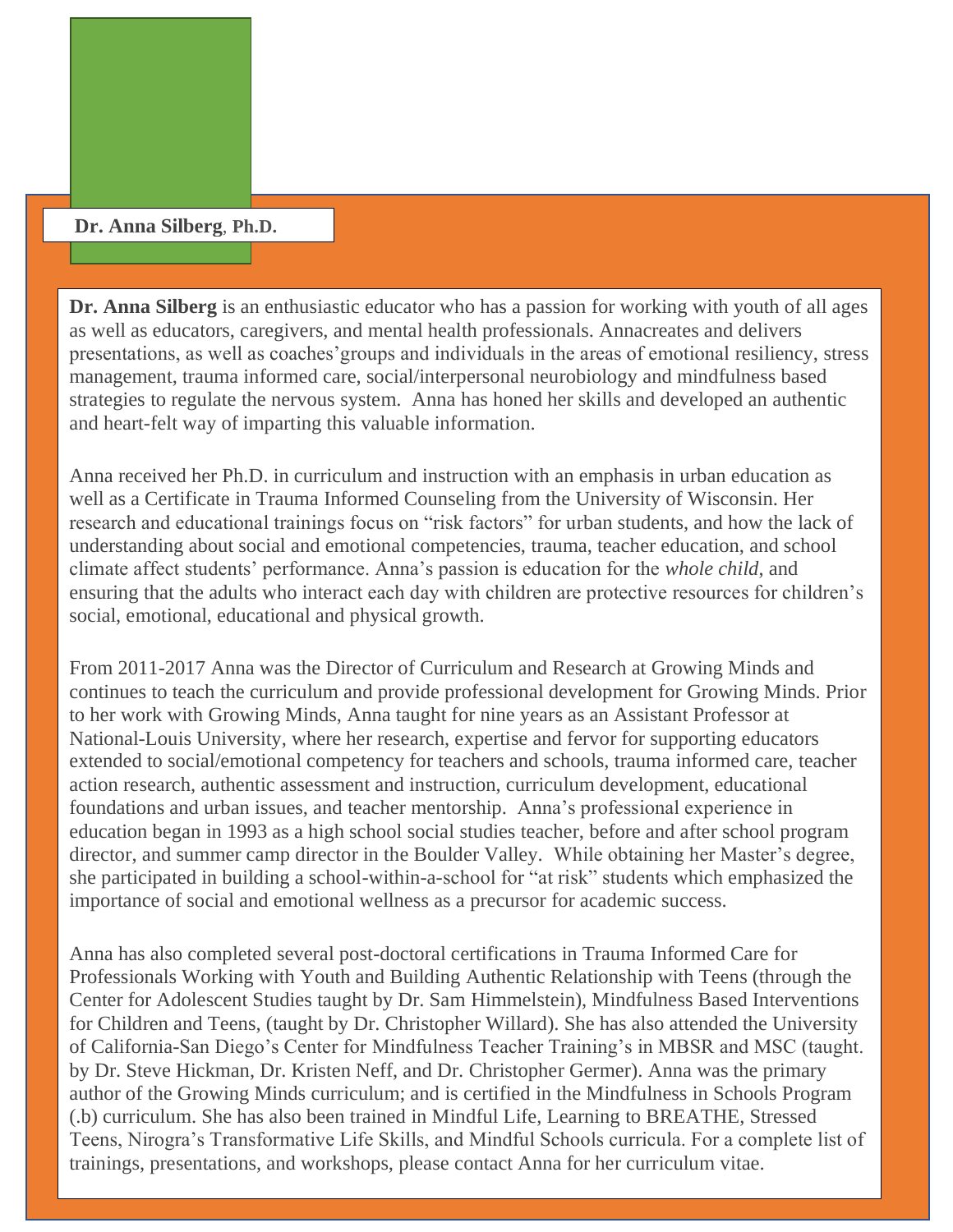

## **Dr. Melissa Pearrow**, **Ph.D.**

**Dr. Melissa Pearrow,** Professor of School Psychology at the University of Massachusetts Boston, is Chair of the NASP Ethics Committee. She previously worked as a school psychologist for 10 years and presently directs the BIRCH Project, which provides professional development resources and integrates behavioral health supports in school and community settings.